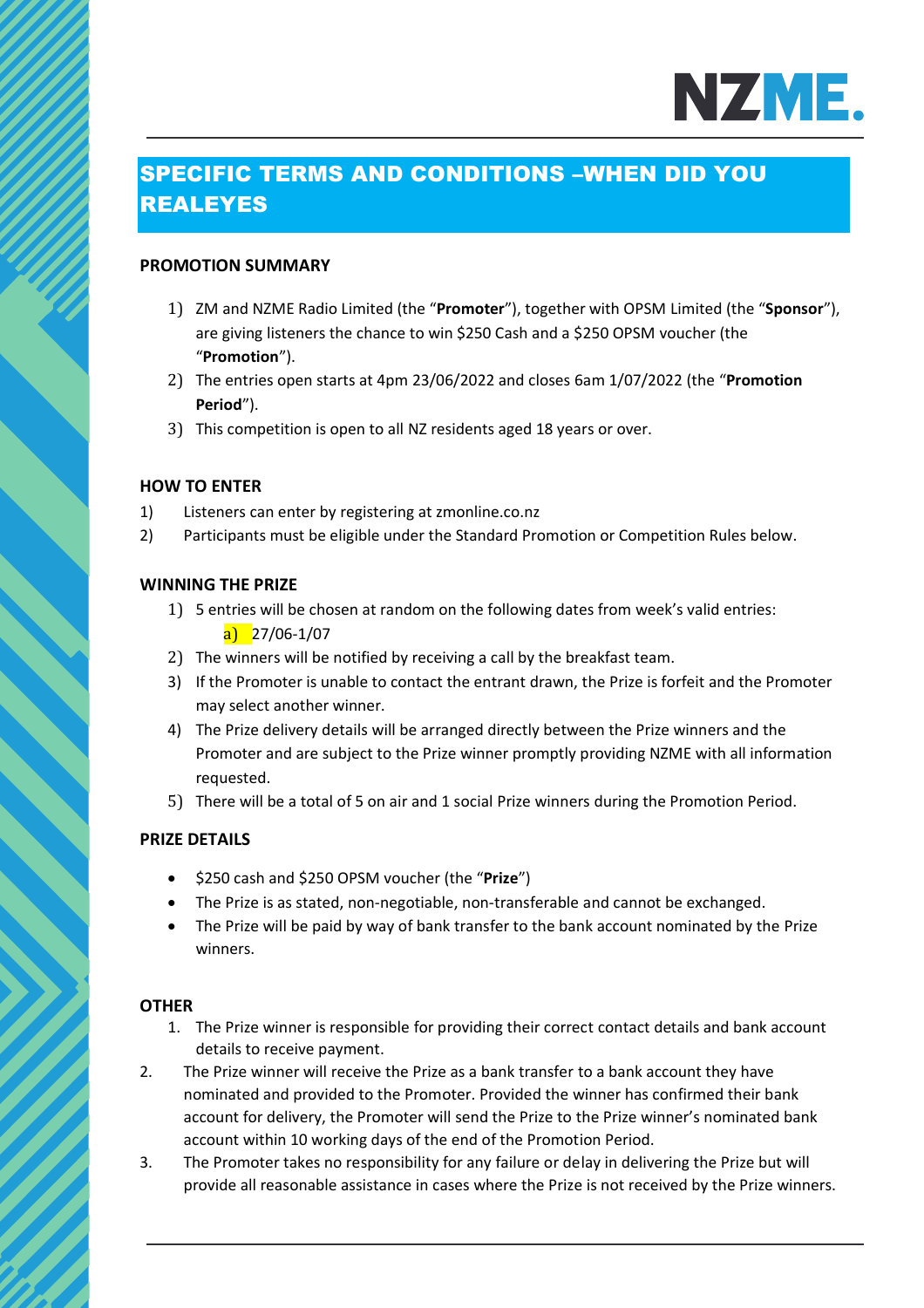- 4. The Prize will be forfeited if the Prize winner fails to provide their contact or bank account details or validly claim the Prize within 5 days from the end of the Promotion Period.
- 5. These Terms and Conditions (including the Promotion Period) may be amended and the Promotion terminated at any time by the Promoter.
- 6. The Promoter's decisions on all entry and promotion matters are final and no correspondence will be entered into.
- 7. Entry into this Promotion is deemed to be acceptance of these terms and conditions.
- 8. Participants grant NZME permission to use their name, photograph, voice and film recordings in which they appear, in connection with the Promotion and for future promotion and marketing purposes and waive any claims to royalty, right or remuneration for such use. This includes the right to use on NZME's websites, Facebook pages, on air and other publications of NZME.
- 9. The Promoter and the Sponsor will collect and use, for the purposes of the Promotion, personal information from you (for example your email address and other contact details). Participants consent to the Promoter sharing their personal information with the Sponsor for the purposes of the Promotion and for the purpose of the Sponsor providing you with information about the Sponsor's products and services.
- 10. Any personal information provided to the Promoter and/ or Sponsor will be collected, held and used in accordance with the respective privacy policies of each:
	- Promot[er's privacy policy](https://www.nzme.co.nz/media/5ihfylhk/nzme-privacy-policy_may2021_v2.pdf); and
- 11. You have the right to request access to and correction of your personal information (where such information is readily retrievable) by contacting the Promoter (zm@zmonline.co.nz) and/or the Sponsor
- 12. The Promotion is subject to these Specific Terms and the Standard Promotion or Competition Rules below.
- 13. By entering into this Promotion you have agreed to accept these terms and conditions, the Promoter's website terms of access and privacy policy.
- 14. Please contac[t zm@zmonline.co.nz](mailto:zm@zmonline.co.nz) with any queries.

## STANDARD PROMOTION OR COMPETITION RULES

## **Definitions**

'NZME' means all companies in the NZME Group including but not limited to NZME Holdings Limited, NZME Publishing Limited, NZME Radio Limited, and all brands and operating companies controlled by or associated with those entities.

The **'Promoter'** is NZME. '**Disqualified Participants**' are:

- (a) all NZME employees, all employees of participating sponsors or promoters and/or advertising agencies and their Immediate Families;
- (b) all people under the age of 18 years
- (c) all people who have won a prize from the channel/station running this promotion in the last 14 days. If the previously won prize was valued at over \$1000 the winner must stand-down from entering for a period of 90 days.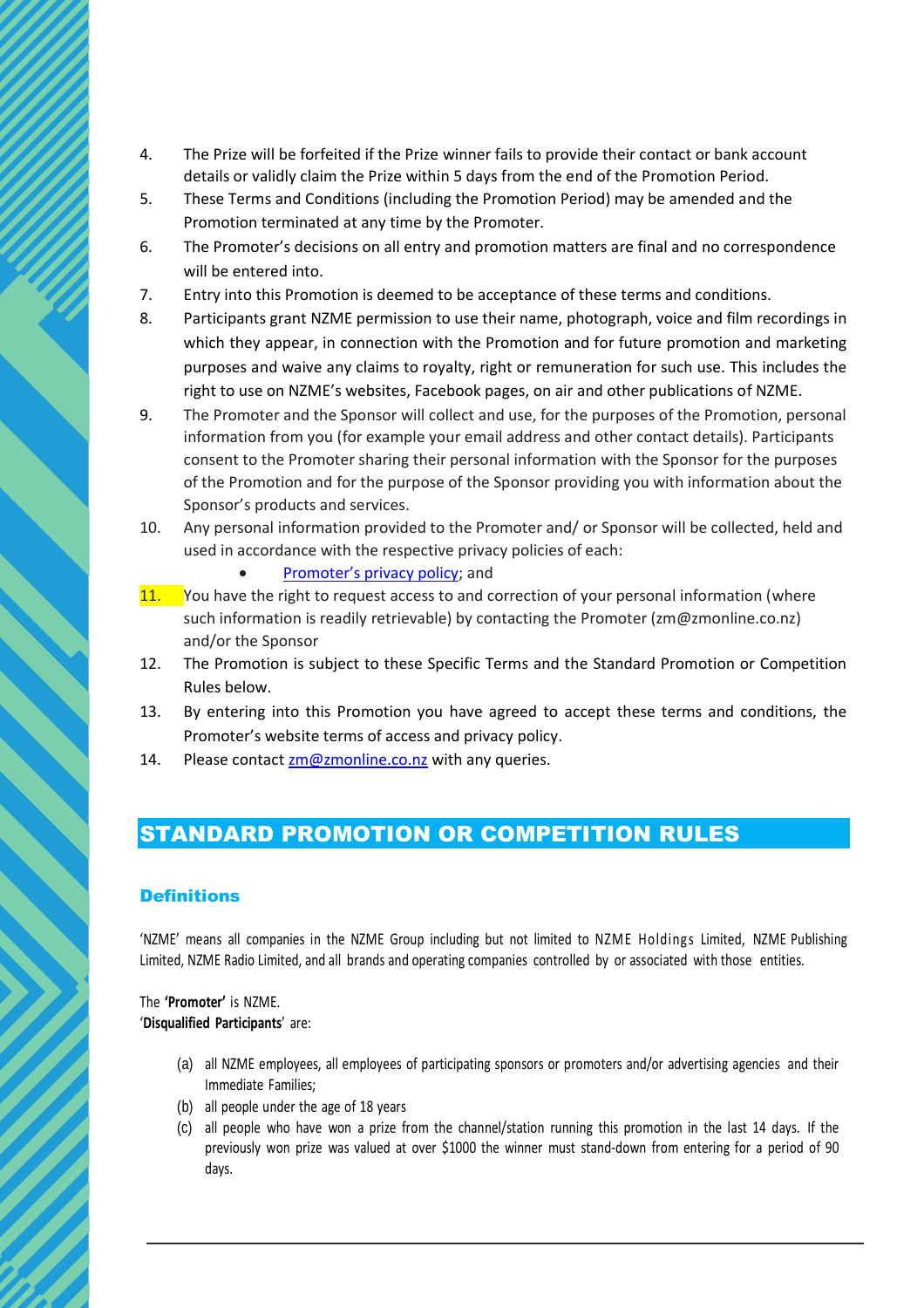'**Immediate Families**' include spouses, grandparents, parents, children, and grandchildren, whether by marriage, past marriages, remarriage, adoption, co-habitation or other family extension.

## **Entry**

- **1.** These Promotion or Competition Rules ('the **Rules**') apply to all NZME Promotions or Competitions (collectively the '**Promotion**') conducted on or off air and by means of any medium – o nline, radio, print, or a connected device. The Rules may change from time to time.
- **2.** If a particular Promotion has specific rules or terms ('the ' **Specific Rules**') those Specific Rules will apply if there is any inconsistency with the Rules.
- **3.** Unless otherwise stated in the Specific Rules registration, entry or vote is limited to 1 per person. Where multiple registrations, entries or votes are acceptable, each must be made separately.
- **4.** Entry into the Promotion is deemed to be acceptance of the Rules and the Specific Rules and confirmation that the entrant has the necessary authority (for example from the bill payer or owner of a telephone) to enter the Promotion.
- **5.** No purchase is necessary to win or participate in the Promotion, unless specified in the Specific Rules.
- **6.** The Promotion is open to New Zealand Residents only. Disqualified Participants may not enter in the Promotion.
- **7.** NZME reserves the right to exclude any person from participating in the Promotion on reasonable grounds.
- **8.** NZME reserves the right to refuse to award any prize to an entrant who NZME decides (in its sole discretion) has violated the Rules (including the Specific Rules), gained unfair advantage in participating in the Promotion or won using fraudulent means.
- **9.** By participating, entrants grant NZME exclusive permission to use their names, characters, photographs, videos, voices and likeness in connection with the Promotion and for future promotion and marketing purposes and waive any claims to royalty, right or remuneration for such use.
- **10.** All entrant personal details must be valid and up to date and will be held by NZME and may be used for the purpose of the Promotion and for future promotion and marketing purposes in accordance with NZME Privacy Policy (see www.NZME.co.nz) unless otherwise directed by contestants at the time of entry.
- **11.** You consent to NZME sharing the personal information you have provided upon entry into this competition with third parties as required in order to provide the prize to you.
- **12.** Personal information provided at the time of entry is presumed to be true and, in the case of text or email notification – active, through to and beyond the date of the Promotion's completion.
- **13.** Where the Promotion involves texting, the following apply:
	- a) Standard sms text charges will apply, unless otherwise stated in the Specific Rules and will depend on the entrant's particular plan or agreement with their phone service provider;
	- b) Any form of automated text message is invalid;
	- c) The telephone number from which the entry was made will be stored in a database. The entrant has a two-business-day period from the time of entry to request removal from the database. If no request is made it is deemed acceptance that the information can be used for future promotion and marketing purposes; and
	- d) NZME takes no responsibility for text costs incurred after the Promotion has closed as stipulated in the Specific Rules.

## Winning the Prize

**14.** Only the person who originally entered the Promotion can be awarded the prize (the '**Winner**').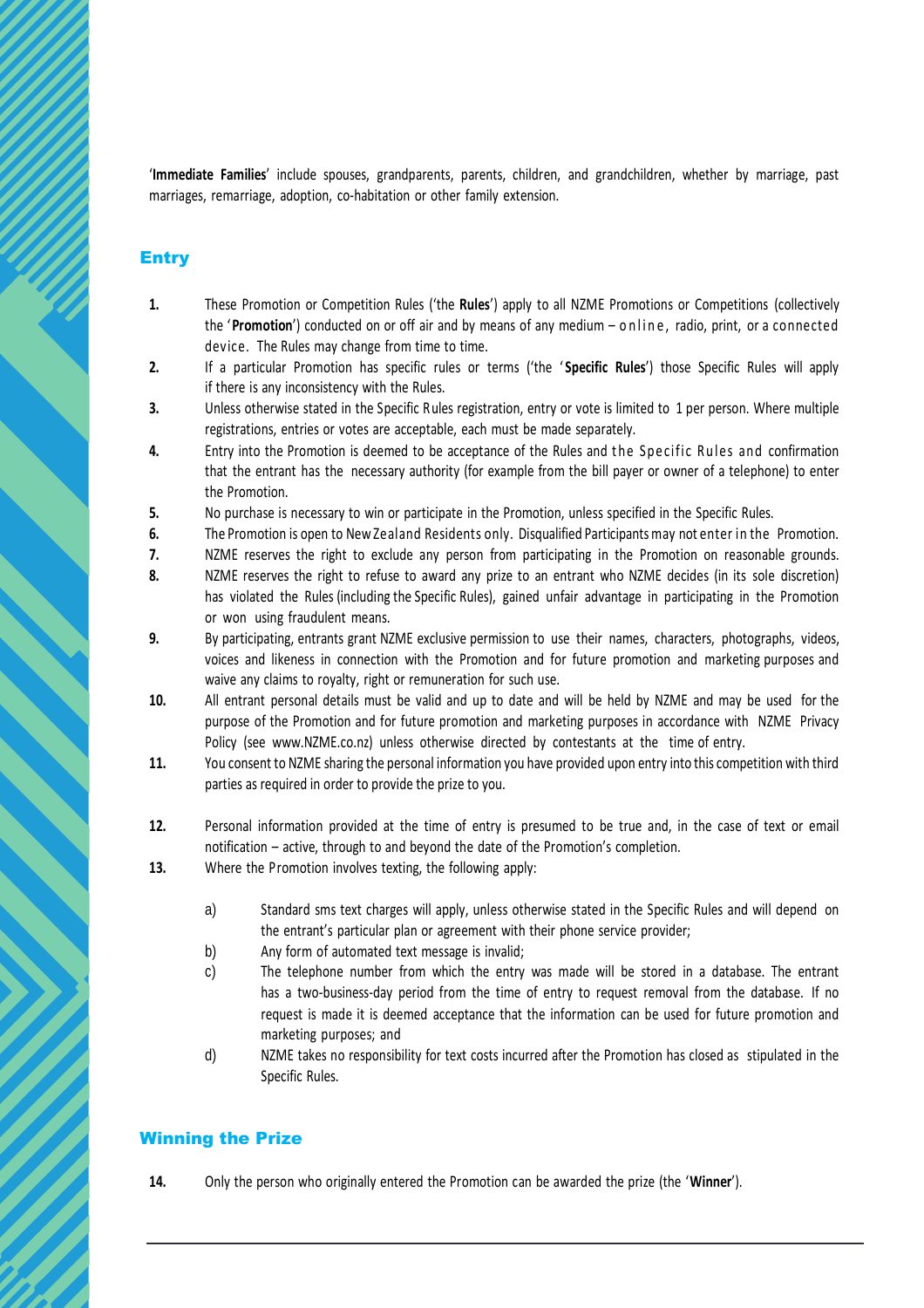- **15.** The Winner will be determined in the manner set out in the Rules or the Specific Rules if not specified then as determined by the Promoter who shall for this purpose be deemed the judge (the '**Judge**').
- **16.** The Judge's determination of the Winner will be final and no correspondence will be entered into.
- **17.** The Winner will be notified by email, phone (voice or text), mail or in person and must be available for the preparation of all publicity that may be required by NZME. Where attempts to contact the Winner fail (eg when the Winner cannot be contacted by phone after three attempts or mail sent is returned) the Judge will select another winner. If, after successful notification, the prize is not collected within two months of being announced it will be regarded as forfeit. (Note: 3 attempts to contact the Winner will include individual calls to any numbers provided at the time of entry. However, should the prize's total worth equal less than NZD\$250 and be a liveto-air draw, only one failed attempt at contact will be acceptable before the Judge selects another winner.)
- **18.** The Prize is not redeemable for cash or transferable. No other family members, friends, office associates or any other person will be able to participate on the Winner's behalf. In the event that the Prize specified in the Competition becomes unavailable for any reason the Promoter may substitute a prize of like or equal value.
- **19.** Where the Winner is required to claim the prize in person, they must provide proper identification (eg driver's licence, passport, birth certificate). If the Winner is under the age of 18 years their parent or legal guardian must accompany the Winner or give their prior written consent to the award of the Prize.
- **20.** The Winner takes the Prize entirely at his/her own risk and indemnifies NZME in respect of any claim for any accident, injury, property damage or loss of life that may occur in connection with the prize. The Winner is responsible for all insurance, tax or other costs that may be associated with the Prize. Where the Prize has associated terms and conditions the Winner accepts the Prize subject to those terms and conditions and restrictions.
- **21.** Where the Prize includes air travel and/or accommodation, either international or domestic (the '**Travel Prize**'):
	- (1) the Winner MUST have valid documentation, including but not limited to valid passports and Visas, which meet the requirements of immigration and other government authorities at every destination.
		- (a) Any fines, penalties, payments or expenditures incurred as a result of such documents not meeting the requirements of those authorities (including any costs associated with delay, will be the sole responsibility of the Winner).
		- (b) When the Travel Prize includes travel to or through the United States, it is the Winner's responsibility when travelling into or through (transiting included) the United States under the Visa Waiver Program to apply for an Electronic System for Travel Authorisation (ESTA) no later than 72 hours prior to departure if required. The winner must visit the US Department of Homeland Security website and fill in the required information. The cost of the ESTA is the sole responsibility of the Winner.
		- (2) The Winner and their travelling companion (if applicable) must travel together at all times. The Winner is responsible for transport from their residence to their nearest international airport for flight departure and from their nearest international airport to their residence upon returning to New Zealand.
		- (3) Flight tickets are available on the regular scheduled services of each airline and are subject to seasonal embargos. The flight itinerary may have to be adjusted depending on the airline's departure city and their current flight schedule. Unless otherwise specified, the air travel is economy class.
		- (4) Any changes to travel dates or additional accommodation outside the travel period specified in the Travel Prize details, made by the winner, which incur additional costs, are to be paid by the Travel Prize winner.
		- (5) Unless explicitly stated in the Specific Rules, the Winner will be responsible for expenses including, but not limited to, spending money, meals, drinks, transport, laundry charges, activities, incidentals, taxes (excluding departure and any other flight associated taxes included within the Travel Prize), gratuities, services charges, passports, visas, travel insurance and all other ancillary costs associated with redeeming the Travel Prize. The Winner must obtain travel insurance to protect themselves against additional costs incurred in the event of unforeseen circumstances.
		- (6) The Travel Prize is not transferable or exchangeable and cannot be redeemed for cash. The Travel Prize must be taken as stated in the Specific Rules and no compensation will be payable if the Winner is unable to use the Travel Prize as stated. For the avoidance of doubt, if the Winner is, for whatever reason, unable to travel on a nominated date during this period, whether the failure was due to reasons beyond the Winner's control or otherwise, then the Winner will forfeit the Travel Prize.